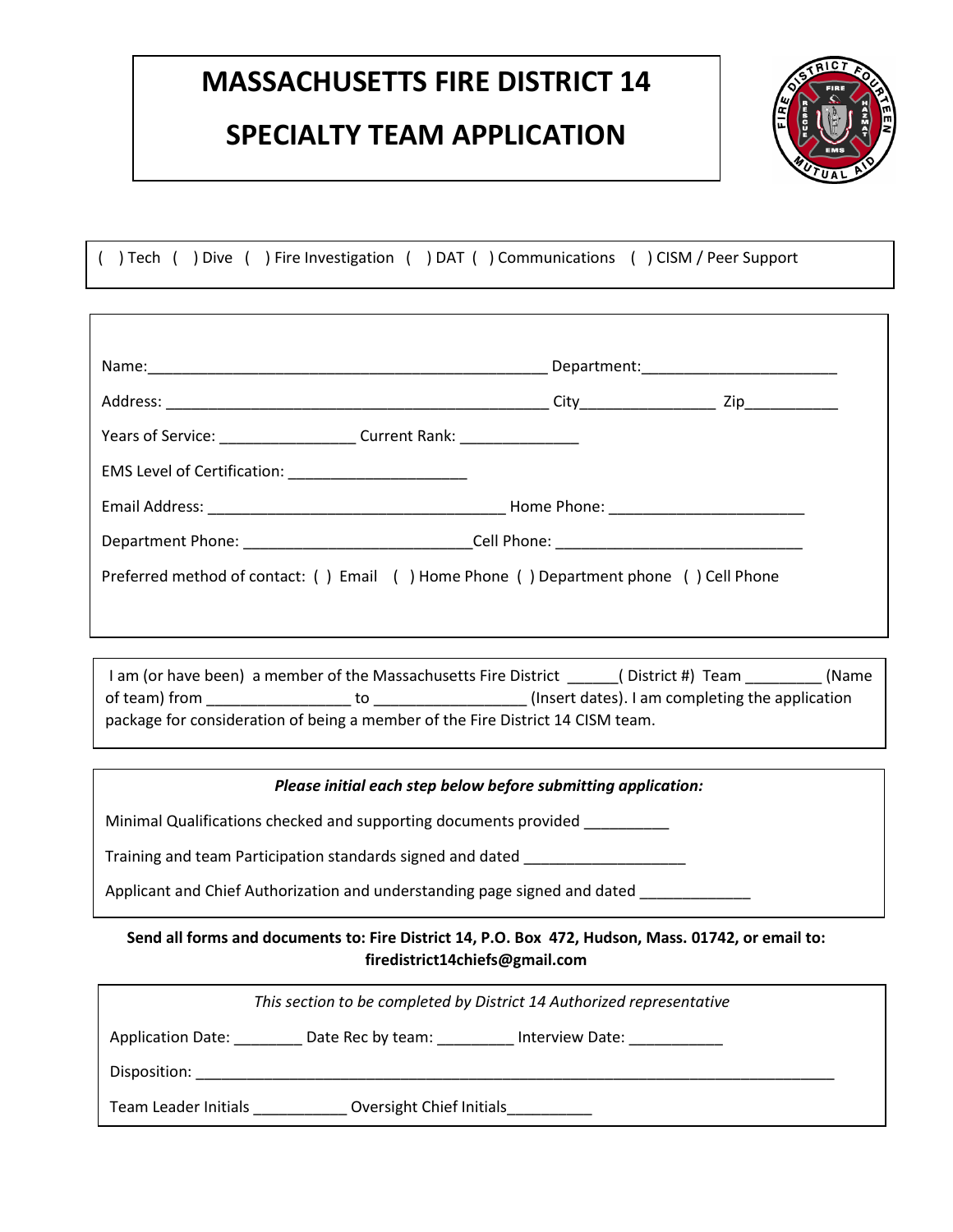## **SPECIALTY TEAM APPLICATION**



# **Critical Incident Stress Management Team**

Applicant Name: \_\_\_\_\_\_\_\_\_\_\_\_\_\_\_\_\_\_\_\_\_\_\_\_\_\_\_\_\_\_\_\_\_

Minimum qualifications for CISM Team application:

- Currently employed by or retired from an emergency service in a Fire District 14 community
	- Copies of all certifications must be provided with the application.
	- Please describe below other training programs that reflect CISM and Peer Support
	- (please use additional paper if necessary)

Signature:\_\_\_\_\_\_\_\_\_\_\_\_\_\_\_\_\_\_\_\_\_\_\_\_\_\_\_\_\_\_\_\_\_\_\_\_\_\_\_\_\_\_\_\_\_ Date:\_\_\_\_\_\_\_\_\_\_\_\_\_\_\_\_\_\_\_\_\_\_\_\_\_\_\_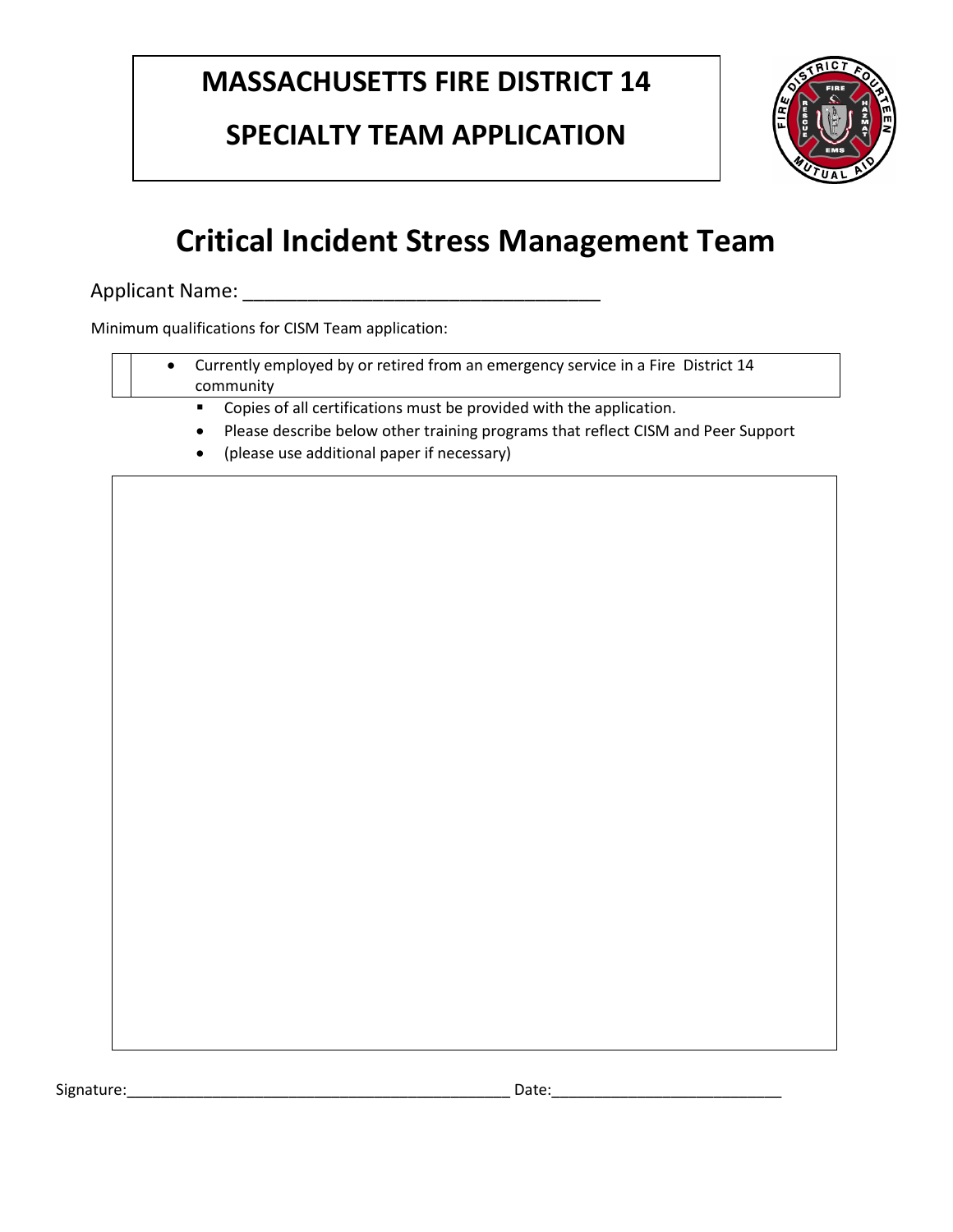### **SPECIALTY TEAM APPLICATION**



#### **Critical Incident Stress Management Team**

### **Membership & Training Requirements**

#### **Applicant Name:**  $\blacksquare$

- **1.** All District 14 CISM Team peer members shall have a minimum of International Critical Incident Stress Foundation (ICISF) approved CISM training in Group Crisis Intervention and Individual Crisis Intervention (also known as GRIN) or Assisting Individuals in Crisis & Group Crisis Intervention. In addition, ICISF approved Suicide Prevention, Intervention, and Postvention
	- The Massachusetts Statewide Peer Support Network (MSPSN) shall annually certify all team members also referred to as the "Network" as certified emergency service providers to provide crisis intervention to emergency service providers. Said certification is valid for one year. This is a requirement for peer-topeer confidentiality protections under Mass General Law Chapter 329, Sect. 1 "Confidentiality Law ".
- **2.** Additional training recommended completed within three years of appointment to the Team include:
	- i. Trauma and Addictions
	- ii. Line of Duty Death
	- iii. Battlefield to Street (Note: These trainings are provided by DFS and sponsored by MSPSN)
- **3.** Completion of the following NIMS online courses in preparation for disaster response within the region by the end of the first year from appointment.
	- i. ICS-100
	- ii. ICS-200
- **4.** All members are expected to successfully complete a minimum of four (4) hours of continuing education each calendar. Documentation of training/continuing education shall be submitted to the Team Coordinator, will be reviewed, and recorded annually.

My signature below is an acknowledgement that I have read and understand the requirements as listed.

Signature:\_\_\_\_\_\_\_\_\_\_\_\_\_\_\_\_\_\_\_\_\_\_\_\_\_\_\_\_\_\_\_\_\_\_\_\_\_\_\_\_\_\_\_\_\_ Date:\_\_\_\_\_\_\_\_\_\_\_\_\_\_\_\_\_\_\_\_\_\_\_\_\_\_\_

PRINT NAME: \_\_\_\_\_\_\_\_\_\_\_\_\_\_\_\_\_\_\_\_\_\_\_\_\_\_\_\_\_\_\_\_\_\_\_\_\_\_\_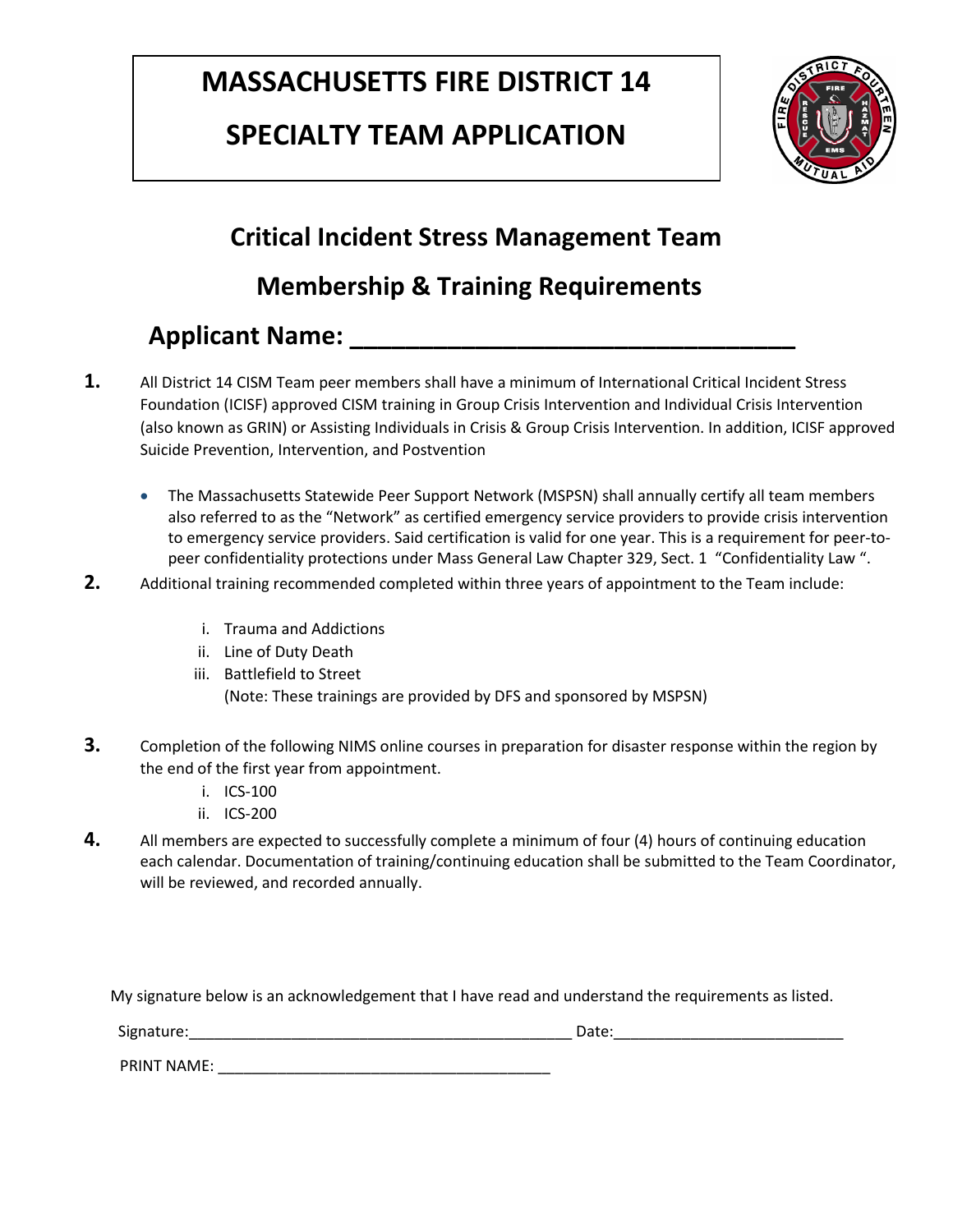### **SPECIALTY TEAM APPLICATION**



Applicant Name\_\_\_\_\_\_\_\_\_\_\_\_\_\_\_\_\_\_\_\_\_\_\_\_\_\_\_\_\_\_\_\_\_\_\_\_\_\_\_\_\_ Date\_\_\_\_\_\_\_\_\_\_\_\_\_\_\_\_\_\_\_\_\_\_\_\_\_

( ) Tech ( ) Dive ( ) Fire Investigation ( ) DAT ( ) Communications ( ) CISM / Peer Support

 **Applicant**: I understand that this application does not guarantee me a position on the District 14 Team checked above and that I will be following a hiring process for an open position on the team as an opening becomes available.

I have read, understand, and have signed the terms for participation on the team, including a probationary period, team training standards, team activation and participation standards. I further acknowledge that I may be removed from the team for failure to comply with these conditions as well as for failing to follow the team operations as set forth by the teams Standard Operating Procedures.

I further acknowledge that the Chief of my Department may remove me from the team for any reason without recourse to the team or Fire District 14.

Signature: \_\_\_\_\_\_\_\_\_\_\_\_\_\_\_\_\_\_\_\_\_\_\_\_\_\_\_\_\_\_\_\_\_\_\_\_\_\_\_\_\_\_\_\_\_\_\_\_ Date\_\_\_\_\_\_\_\_\_\_\_\_\_\_\_\_\_\_\_\_

Witness: \_\_\_\_\_\_\_\_\_\_\_\_\_\_\_\_\_\_\_\_\_\_\_\_\_\_\_\_\_\_\_\_\_\_\_\_\_\_\_\_\_\_\_\_\_\_\_\_\_\_\_\_\_\_\_\_\_\_\_\_\_\_\_\_\_\_\_\_\_\_\_\_\_\_\_\_\_\_\_\_\_

**Fire Chief**: I have reviewed the applicant information in this application packet, and I am supporting the candidate for consideration on the team. I understand that this department is solely responsible for all funds associated with the applicant to the team including, but not limited to, salary, overtime, insurance, and benefits. I further understand that the Town and the Fire Department are responsible for all injury to the individual while performing the jobs, and tasks associated with the performance of being a member of the team. As Chief of the Department, I understand that issues with unfavorable conduct and behavior with the applicant as part of the district specialty team, will be managed by me following my departments policy and procedures.

 $P$  recover  $\mathcal{P}_i$  . The state of the state of the state of the state of the state of the state of the state of the state of the state of the state of the state of the state of the state of the state of the state of th

I have read, understand, and agree to the terms for participation on the team, including a probationary period, team training standards, team activation and participation standards. I further acknowledge that the candidate may be removed from the team for failure to comply with these conditions as well as for failing to follow the team operations as set forth by the teams Standard Operating Procedures.

I understand that except where voted, approved, authorized, and purchased at a public meeting of Fire District 14, all equipment to perform the job is owned and maintained by the fire department and or the individual.

| Signature:  | Date |
|-------------|------|
| Witness:    |      |
| Print Name: |      |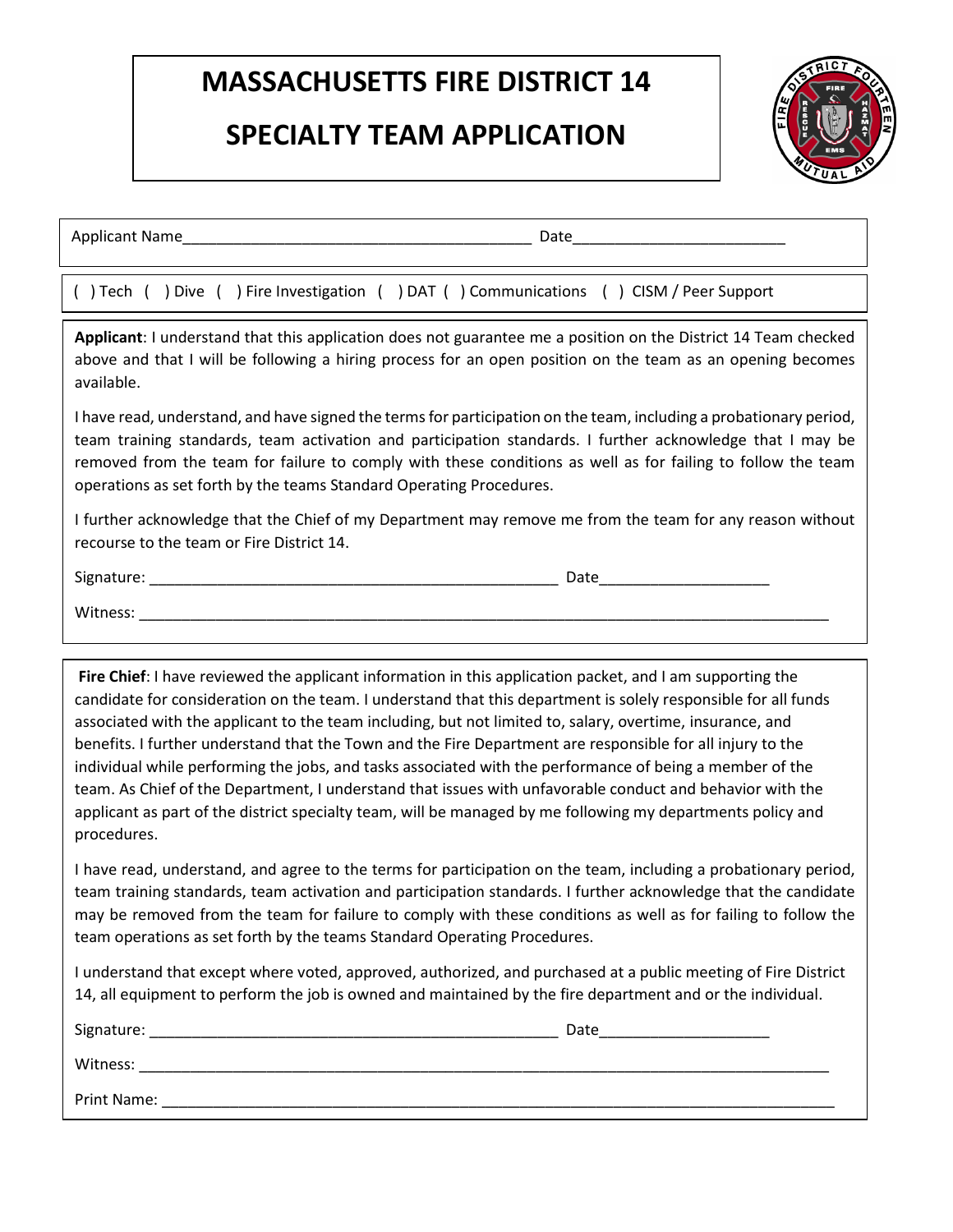### **SPECIALTY TEAM APPLICATION**



#### **CISM TEAM MEMBER**

#### **MEMORANDUM OF UNDERSTANDING**

I \_\_\_\_\_\_\_\_\_\_\_\_\_\_\_\_\_\_\_\_\_\_\_\_\_\_\_\_\_\_\_\_, the undersigned agree that if I am selected into membership into

the Mass Fire District 14 Critical Incident Stress Management (CISM) Team representing Fire District 14, that I

will serve as a volunteer team member for a minimum period of one year. I understand that serving as a team

member requires the following commitment and obligations:

- 1. Completion of the basic training requirements as outlined by the Massachusetts Statewide Peer Support Network (MSPSN).
- 2. Attendance at additional training sessions as may be required.
- 3. Completion of cross-training as may be required.
- 4. Attend scheduled Team meetings.(minimum attendance 60% annually)
- 5. Complete any required records or paperwork.

Revocation/suspension of my membership will occur under the following circumstances but is not limited hereto:

- a. If I fail to maintain strict confidentiality regarding CISM debriefings held, including topics discussed and personnel involved. Any breech in confidentiality result in immediate suspension or removal from the team and the program.
- b. If I fail to follow all local protocols and directives regarding CISM activity.
- c. If I organize or in any way attempt to organize a debriefing or other group intervention without the Program Coordinator's prior knowledge and approval.
- d. If I organize or in any way attempt to organize any CIS management activity or program without the Program Coordinator's prior knowledge or approval.
- e. If I go to the scene or place of an incident to act on the behalf of the CISM program or the Team without the prior knowledge or consent of the Program Coordinator.
- f. If I fail to be present at the assigned debriefing or activity when I have made a commitment to do so.
- g. If I act against the express direction of the Program Coordinator or Clinical Director.
- h. If I misrepresent the affairs or operations of the CISM Program.
- i. If I am habitually or continually absenting from scheduled team meetings.

I understand that selection to attend the preliminary training session does not insure me a position on the team or within the program.